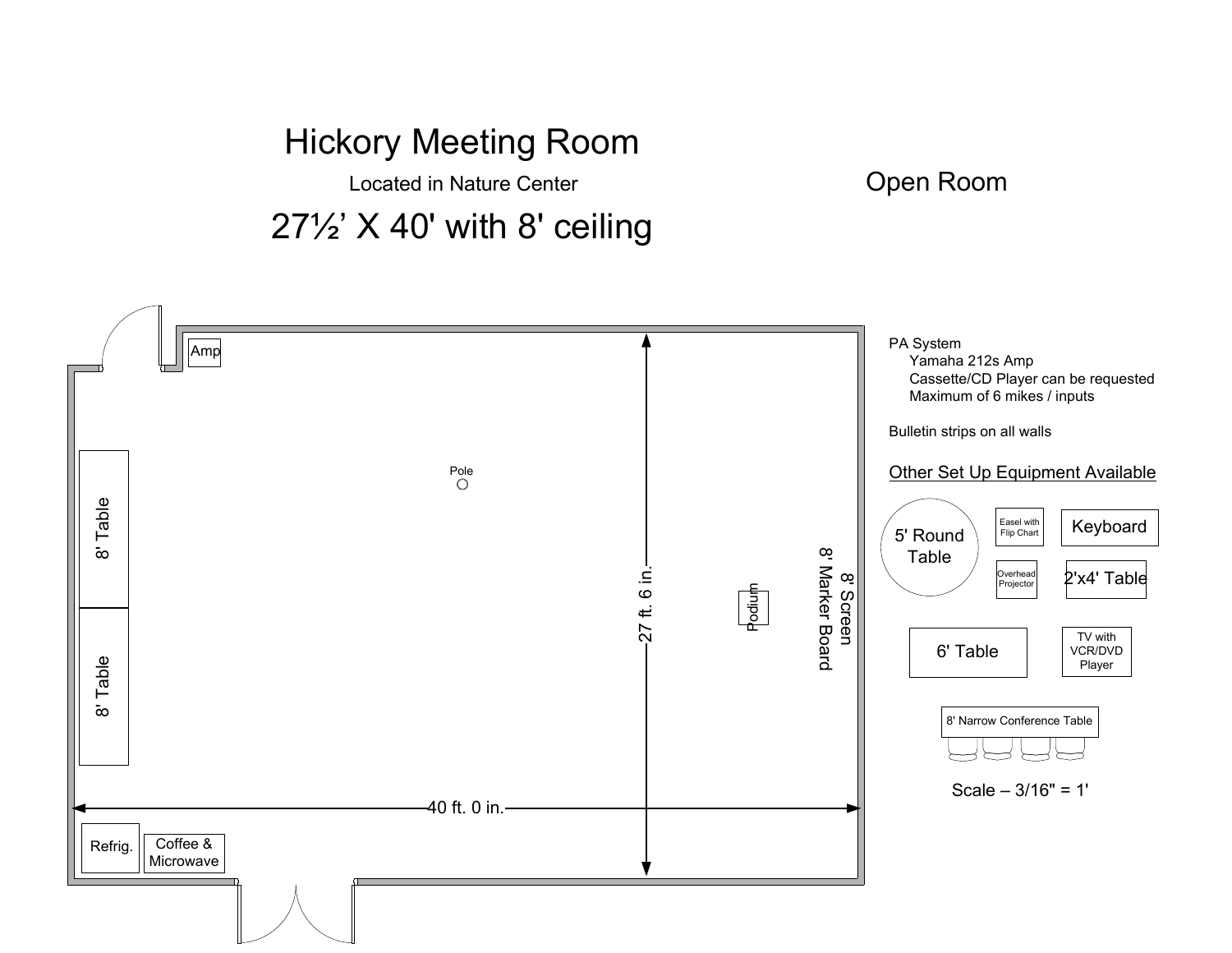Located in Nature Center

27½' X 40' with 8' ceiling

Auditorium StyleSeating for 90

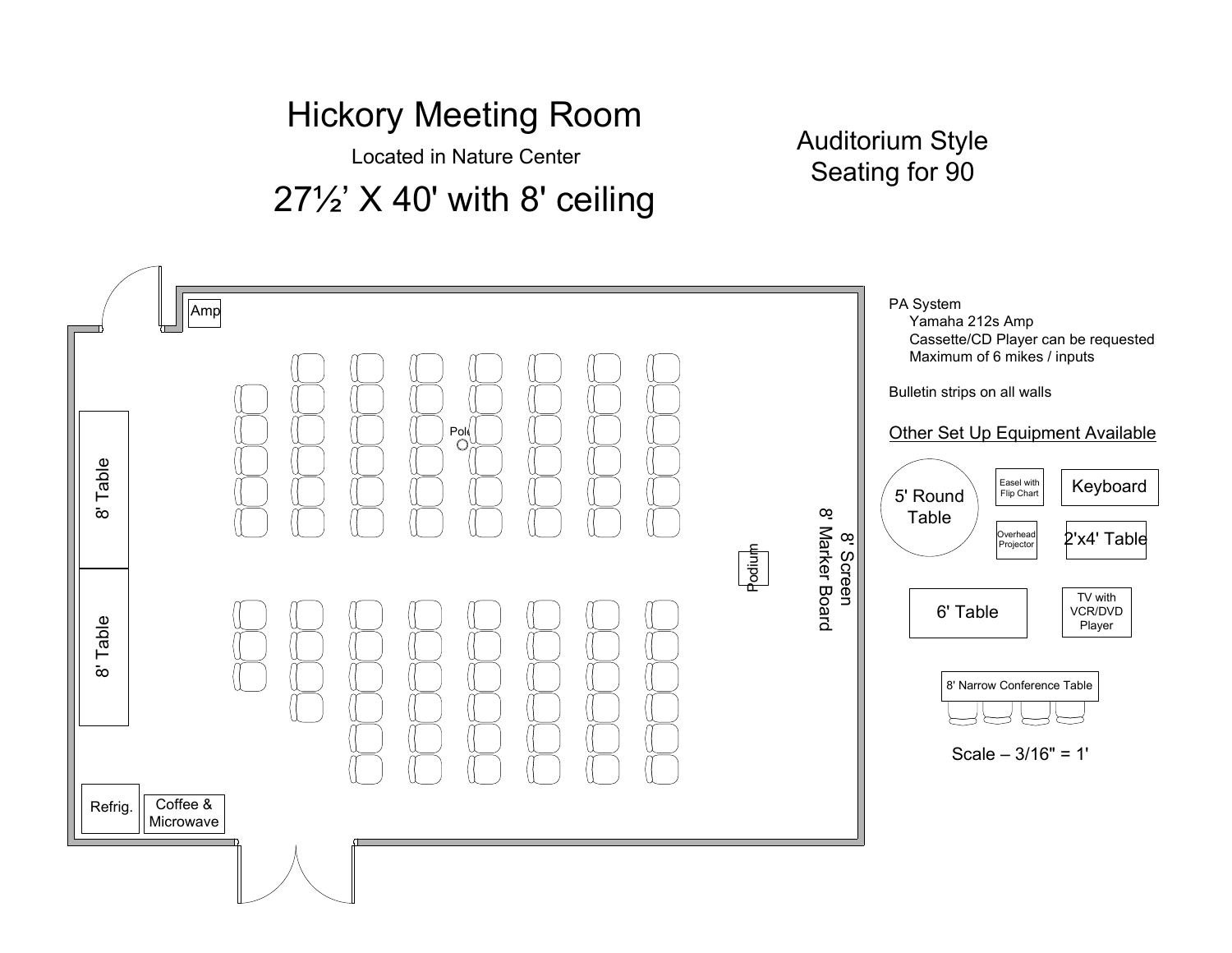Located in Nature Center

27½' X 40' with 8' ceiling

#### Casual Auditorium StyleSeating for 82

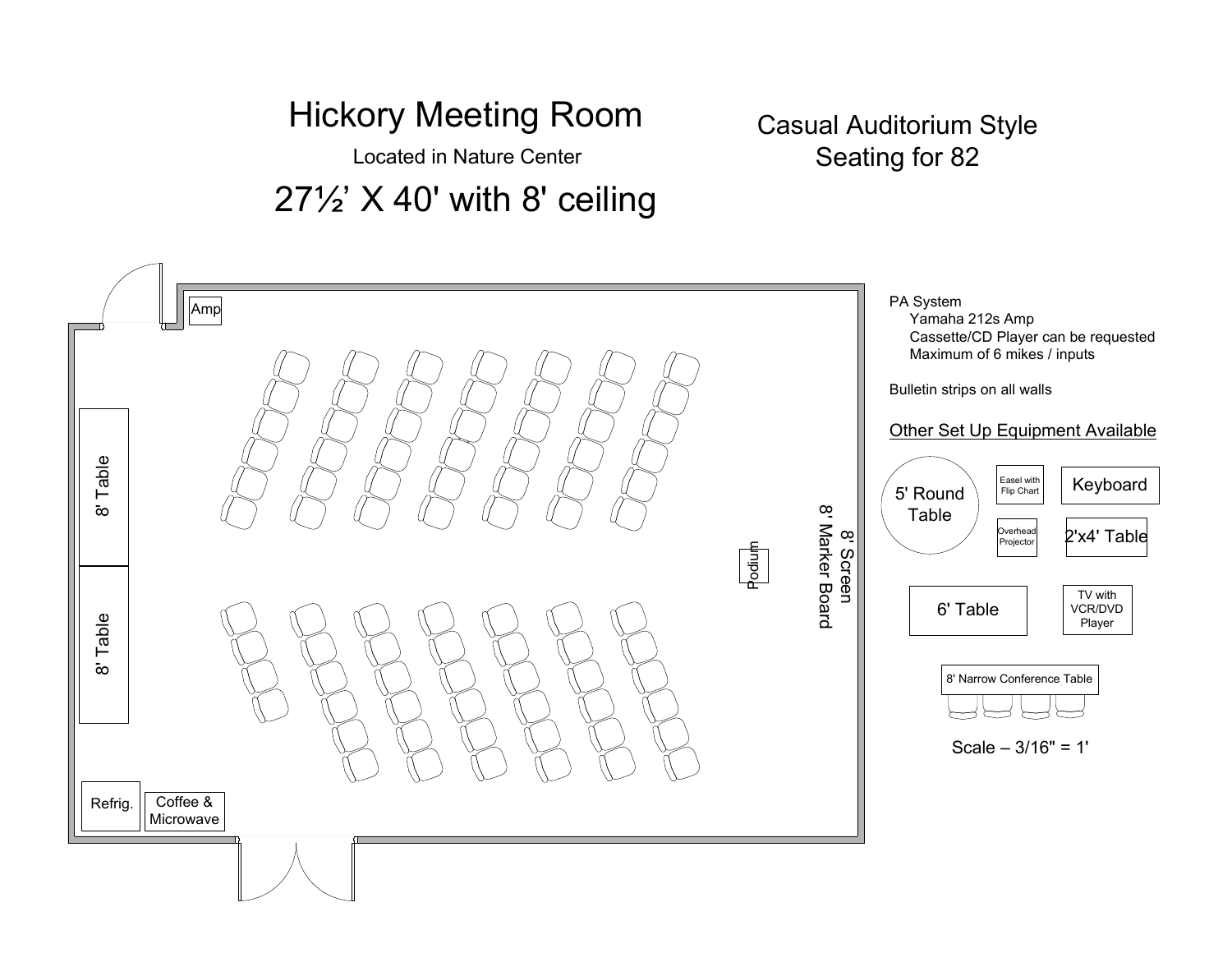Located in Nature Center

## 27½' X 40' with 8' ceiling

#### Conference StyleSeating for 48

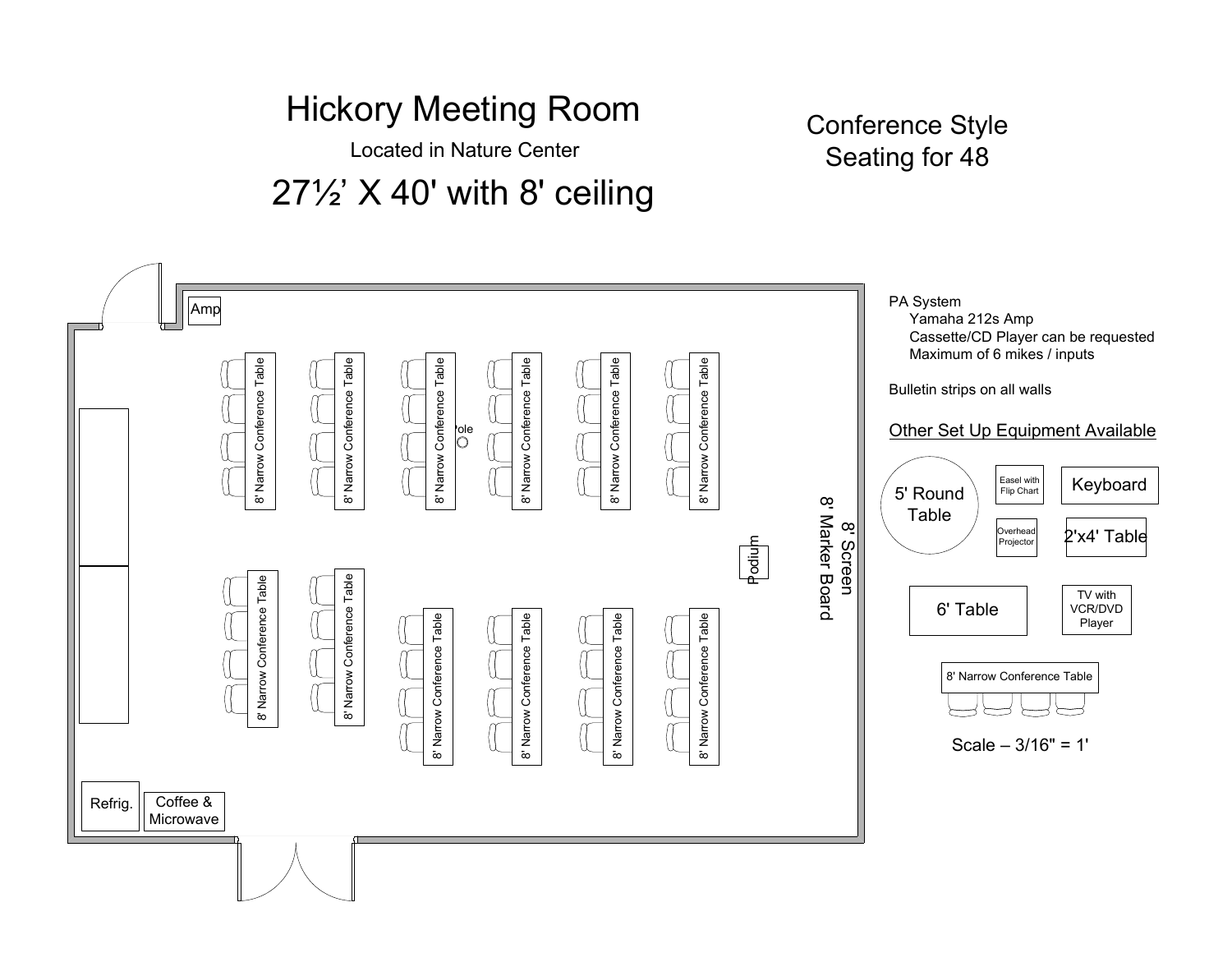## Hickory Meeting RoomLocated in Nature Center

## 27½' X 40' with 8' ceiling

#### Open Board StyleSeating for 33

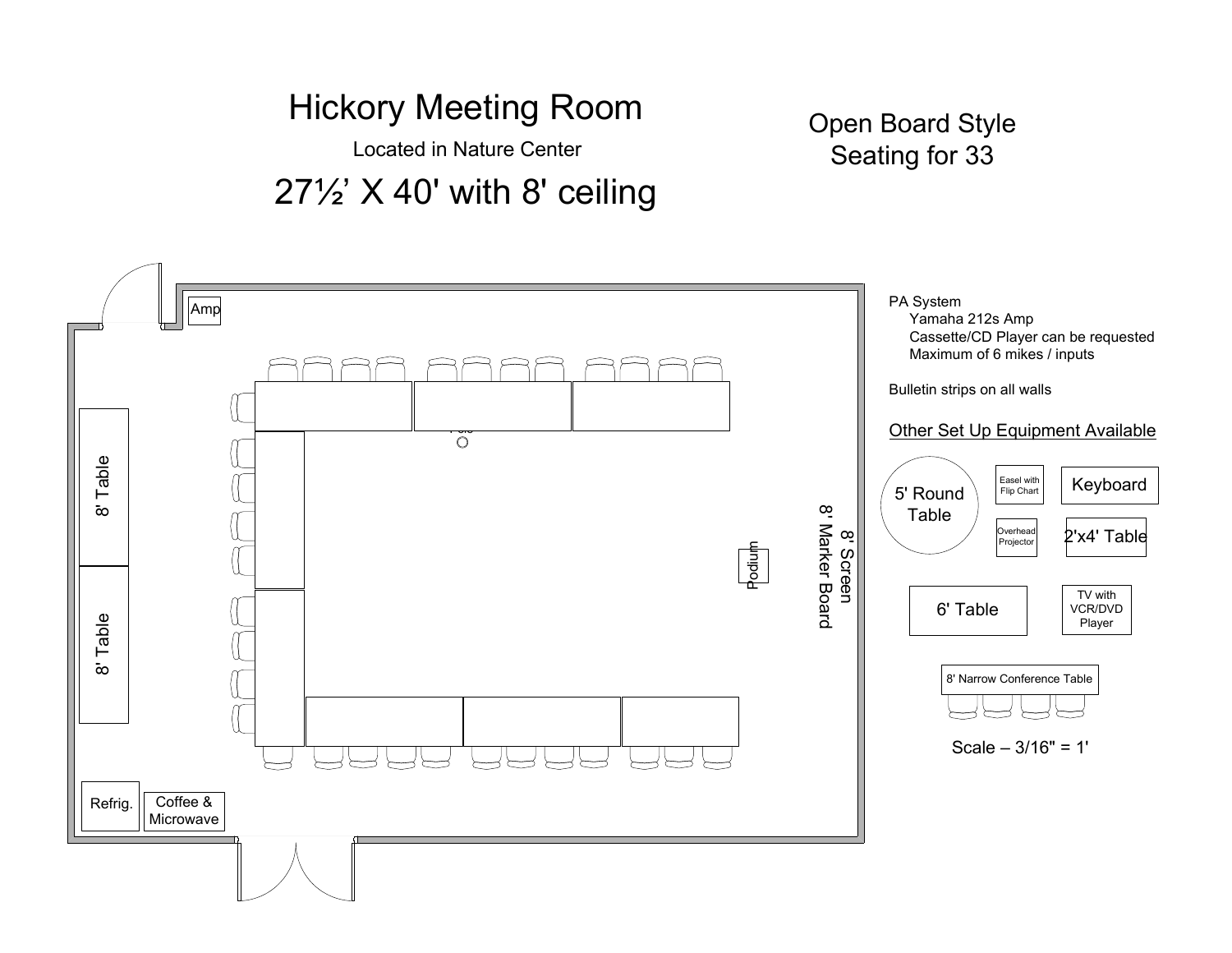Located in Nature Center

### 27½' X 40' with 8' ceiling

#### Closed Board StyleSeating for 44

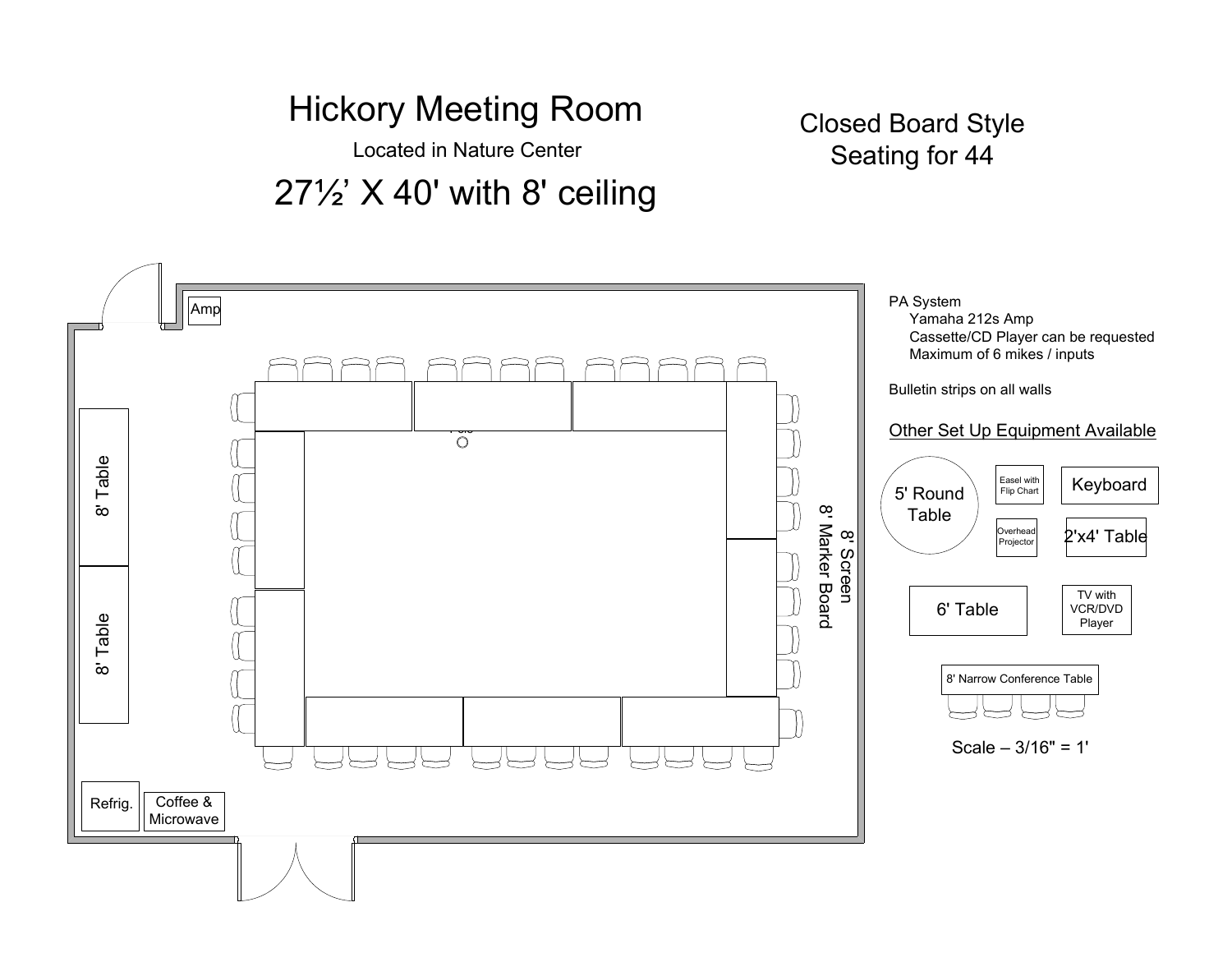#### Hickory Meeting RoomLocated in Nature Center

## 27½' X 40' with 8' ceiling

#### Round Table StyleSeating for 48

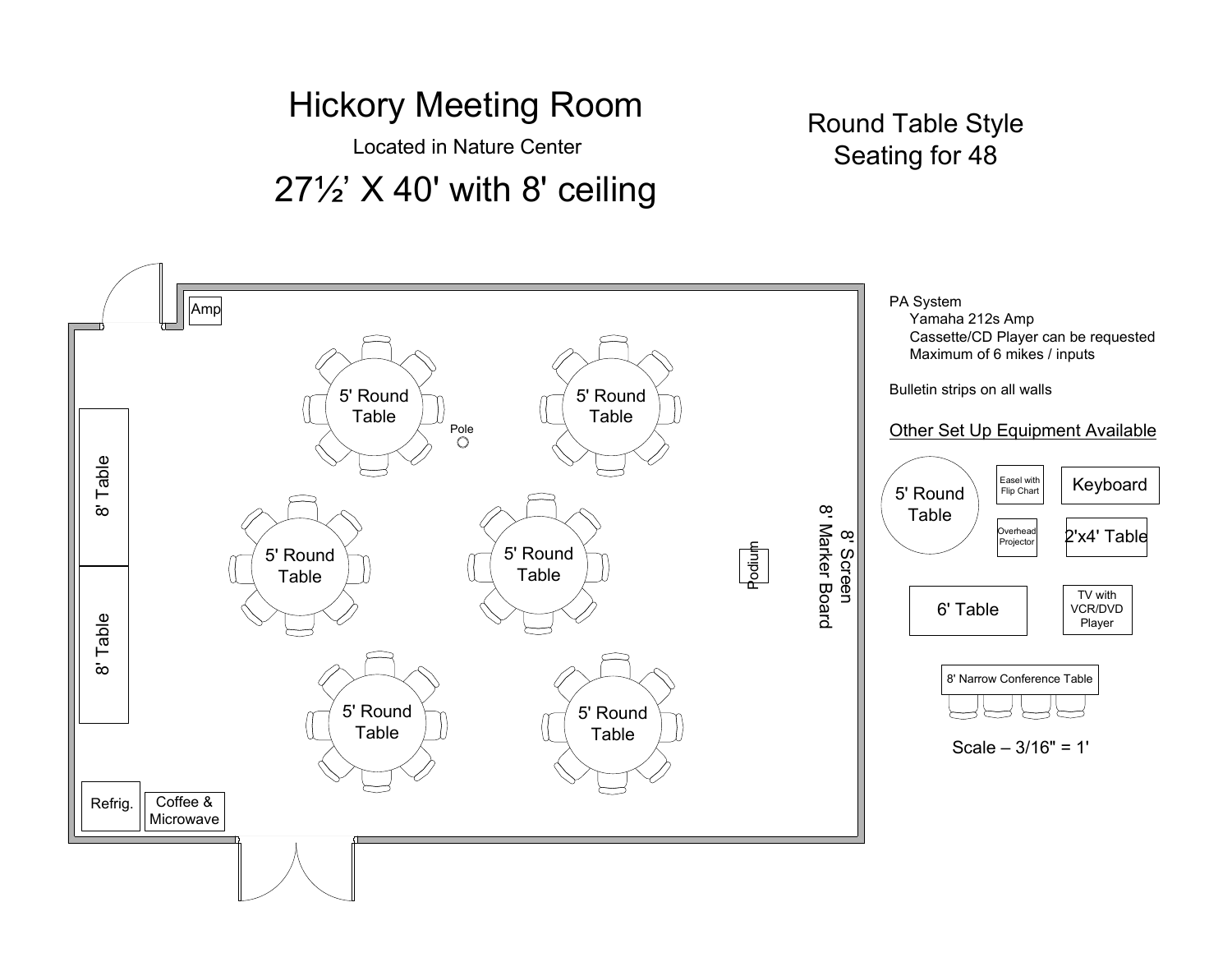Located in Nature Center

## 27½' X 40' with 8' ceiling

Long Table StyleSeating for 74